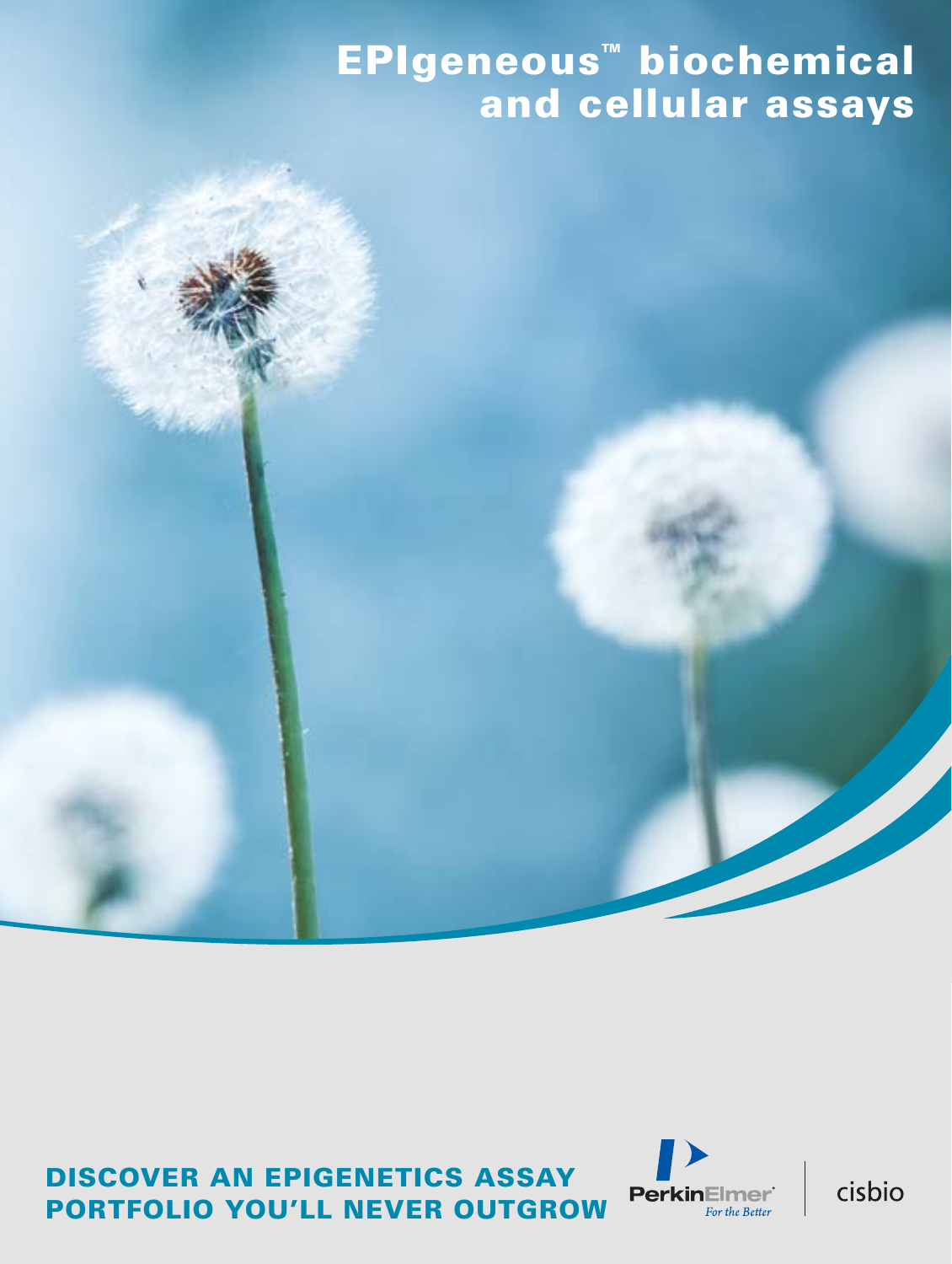## UNLOCKING THE POTENTIAL OF EPIGENETICS

Epigenetic mechanisms have been strongly linked to a broad array of illnesses ranging from cancer to mental disorders. The need to decipher key epigenetic interactions

and modifications has never been greater. Let Cisbio help you target more effectively and research more successfully with a broad portfolio of EPIgeneous assays and reagents offering uncompromising flexibility and sensitivity.

#### **HOW CAN WE HELP?**

At Cisbio, our assay experience, expertise and product line spans every epigeneticsrelated application. Talk to us about your specific needs.

- 
- Secondary screening Inhibitor analysis
- Target identification SAR
- Primary screening Target validation
	-
	-

#### **FEATURES AND BENEFITS**

#### HTRF epigenetics assays

- Robust HTRF technology delivers reliable, reproducible results
- Multiple assay formats (universal, semi-universal, specific and cell-based) offer greater flexibility and applicability
- Assay-specific materials—including posters, technical notes, results, validated enzymes and binding domains —available online for added simplicity and confidence
- Compatible with existing HTRF plate readers for easy, economical adoption
- Homogeneous assays with no wash steps save time and money
- Easily miniaturized to take advantage of HTS cost efficiencies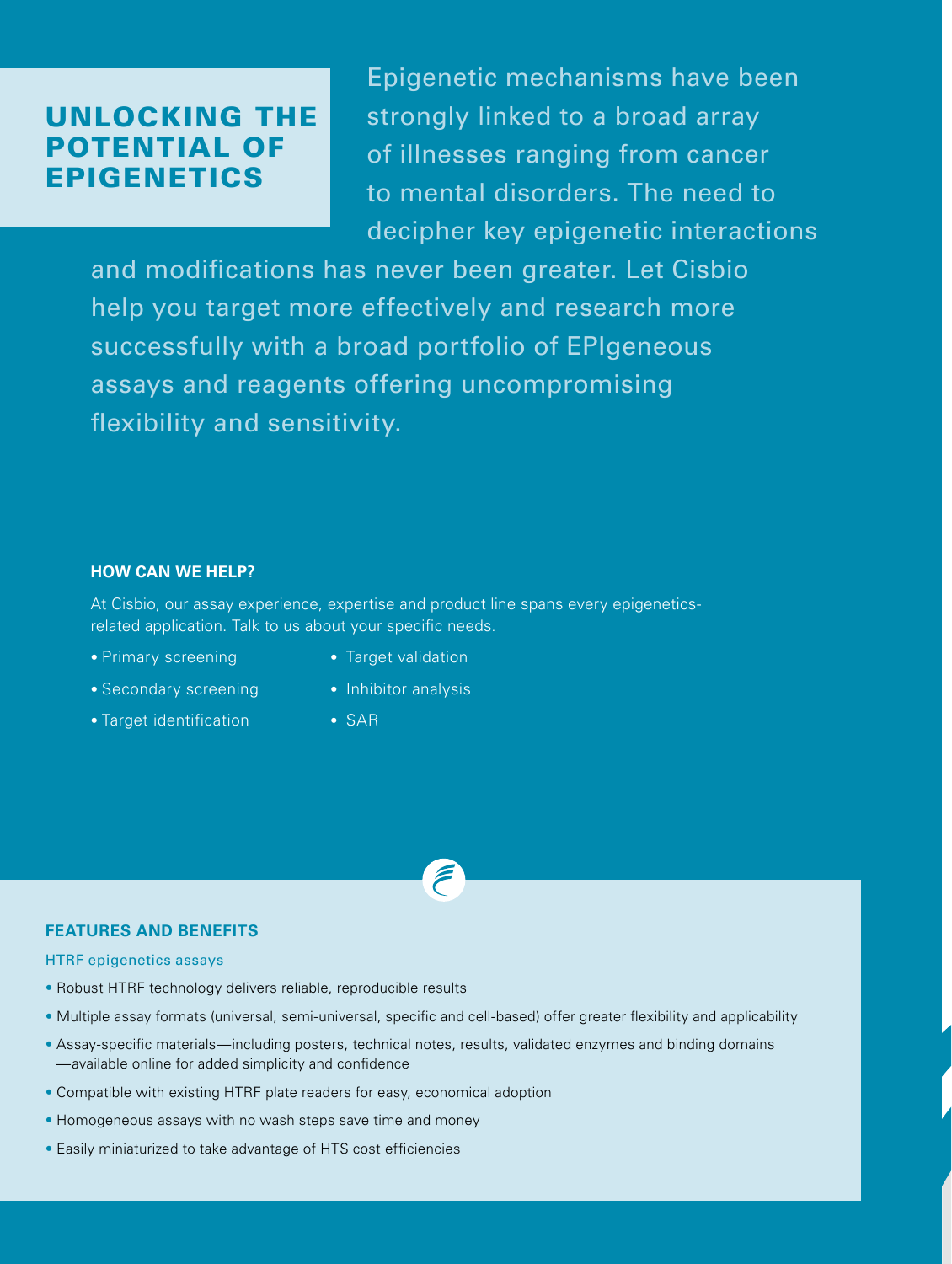# INVESTIGATE MORE FREELY WITH A BROAD PORTFOLIO OF EPIGENETICS ASSAYS.

Whether your research concerns readers, writers, or erasers, you'll find the ideal solution with Cisbio's EPIgeneous product line. Our full portfolio features validated HTRF assay kits and toolbox reagents for reliable high throughput screening and investigation of epigenetic targets. We also provide custom labeling and assay development services that create new and innovative epigenetic screening approaches including cellular screening, full histone assays, protein:protein interaction assays and more.



With assays for Histone Deacetylases (HDACs), Methyltransferases, Histone Demethylases, Histone Kinases, Bromodomains, Chromodomains, Tudor Domains and MBT Domains, Cisbio offers the ideal solution for anyone working with today's most popular targets in Epigenetics.



**ANSWERS ARE JUST A CLICK AWAY** For more information or help selecting the ideal solution for your specific needs, please visit www.cisbio.com/epigenetic-screening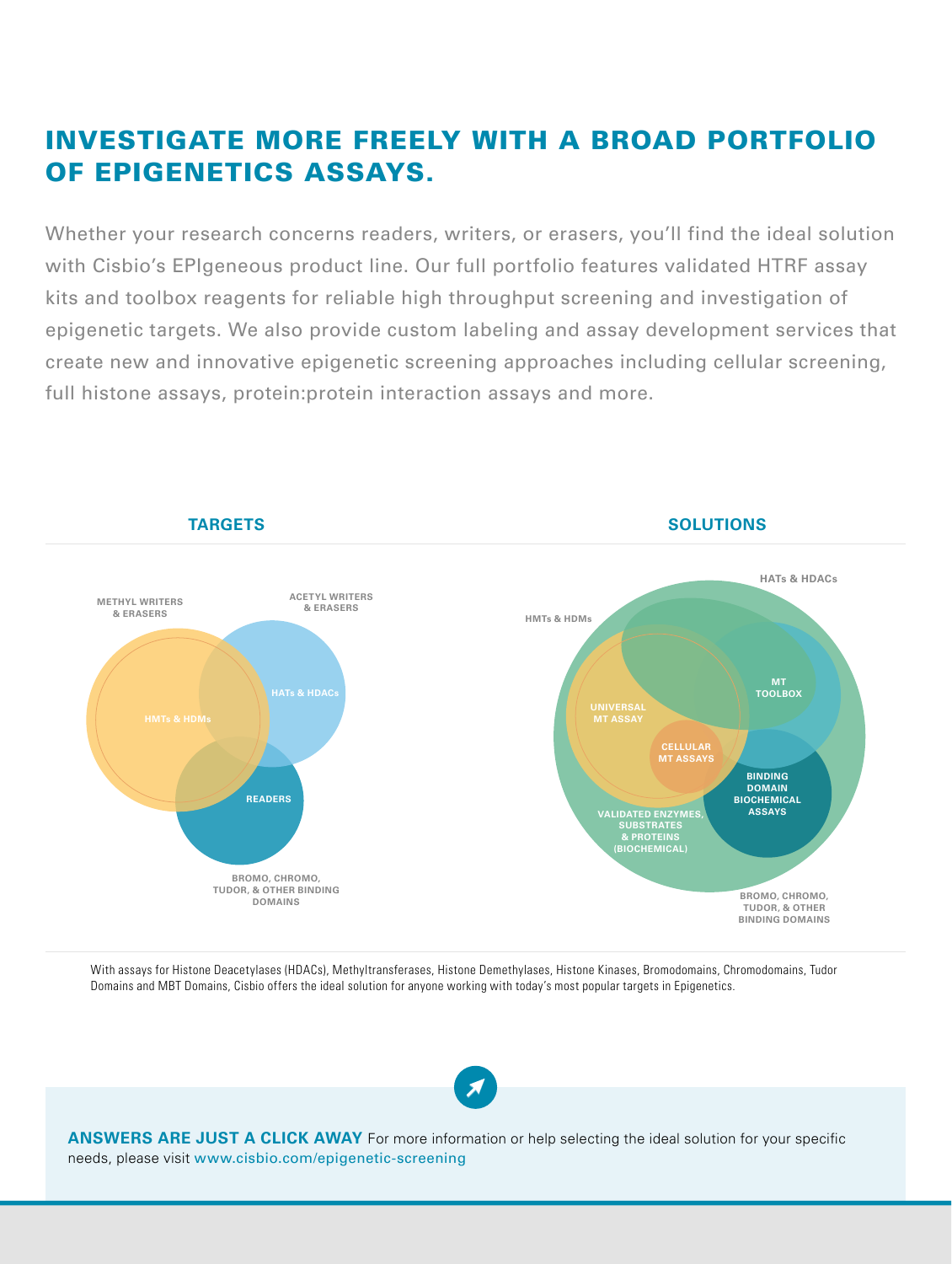M

A

A

A

A

MM $\overline{\mathsf{w}}$ 

M

 $\overline{\mathbf{z}}$ 

M

A

M $M/M$ 

A

A

M

 $\overline{M}$  M

MM

MM M

R

K

SAH

SAM

SAM

SAH

PRODUCT LIST: Binding Domain Kit A Binding Domain Kit B Binding Domain Kit C Binding Domain Discovery Kit

For research to continually evolve and innovate, research tools must do the same. Which is why our EPIgeneous product line is constantly evolving and expanding, meeting the needs of today, and fueling the discoveries of tomorrow.

# AN EPIGENETICS ASSAY PORTFOLIO THAT EVOLVES WITH YOUR NEEDS.

RECONOMING PRO









#### **BINDING DOMAIN ASSAYS**

Cisbio simplifies the study of epigenetics readers with three assay kits already validated and optimized for a broad selection of 28 key binding domains. A fourth kit is also available to help select the best possible solution for non-validated reader domains.

> PRODUCT LIST: H3K4Me2 H3K27Me3 H3K36Me2 Total H3 Phospho-Histone H3 (Ser10)

PRODUCT LIST: EPIgeneous Methyltransferase Assay Kit



Cisbio's specialized selection of cellular kits gives you a better, faster, more robust and reliable way to perform inhibitor studies.

### **UNIVERSAL METHYLTRANSFERASE ASSAY**

This unique assay gives you the freedom to use all kinds of methyltransferases with any kind of substrate. Now you can work with the same single, reliable solution every time, simplifying assay development, avoiding conversion steps, and minimizing costs.

JQ1 profiling using EPIgeneous Binding Domain Kits (A & B) showing clear, reproducible results across multiple bromodomains.

> GSK126 compound titration using Cisbio's H3K27Me3 kit along with a normalization tool for precise total H3 measurement.

The universal EPIgeneous Methyltransferase Assay gives you the freedom and flexibility to work with different enzymes and different substrates.

PRODUCT LIST: H3K4 H3K9 H3K4Me1,2,3 H3K9Me1,2 H3K27Me1,2,3 H3K36Me1,2

### **EPIGENETIC TOOLBOX REAGENTS**

Customize and optimize your epigenetic screening by building your own robust HTRF assays using our toolbox reagents. Choose from an extensive line of labeled antibodies offering the highest levels of specificity and sensitivity, or select one of our enzyme-specific validated assays for fast, easy implementation.

> A strong signal and exceptional specificity of the H3K27Me2 antibody is shown in contrast to other levels of methylation on the same lysine.